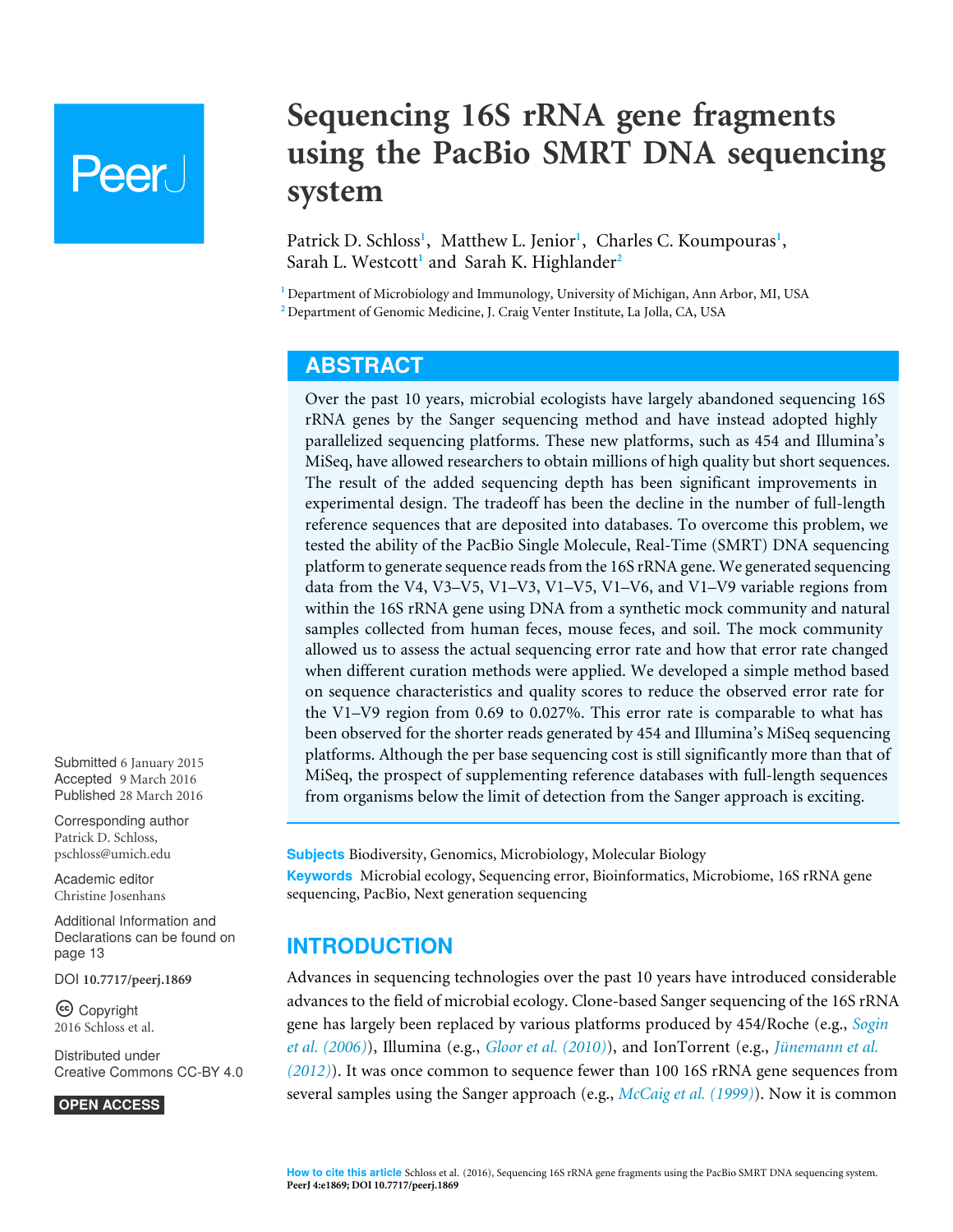to generate thousands of sequences from each of several hundred samples (*[Human](#page-13-1) [Microbiome Consortium, 2012](#page-13-1)*). The advance in throughput has come at the cost of read length. Sanger sequencing regularly generated 800 nt per read and because the DNA was cloned, it was possible to obtain multiple reads per fragment to yield a full-length sequence from a representative single molecule. At approximately \$8 (US) per sequencing read, most researchers have effectively decided that full-length sequences are not worth the increased cost relative to the cost of more recently developed approaches. There is still a clear need to generate high-throughput full-length sequence reads that are of sufficient quality that they can be used as references for analyses based on obtaining short sequence reads.

Historically, all sequencing platforms were created to primarily perform genome sequencing. When sequencing a genome, it is assumed that the same base of DNA will be sequenced multiple times and the consensus of multiple sequence reads is used to generate contigs. Thus, an individual base call may have a high error rate, but the consensus sequence will have a low error rate. To sequence the 16S rRNA gene researchers use conserved primers to amplify a sub-region from within the gene that is isolated from many organisms. Because the fragments are not cloned, it is not possible to obtain high sequence coverage from the same DNA molecule using these platforms. To reduce sequencing error rates it has become imperative to develop stringent sequence curation and denoising algorithms (*[Schloss, Gevers & Westcott, 2011](#page-15-1)*; *[Kozich et al., 2013](#page-14-2)*). There has been a tradeoff between read length, number of reads per sample, and the error rate. For instance, we recently demonstrated that using the Illumina MiSeq and the 454 Titanium platforms the raw error rate varies between 1 and 2% ( *[Schloss, Gevers & Westcott, 2011](#page-15-1)*; *[Kozich et al.,](#page-14-2) [2013](#page-14-2)*). Yet, it was possible to obtain error rates below 0.02% by adopting various denoising algorithms; however, the resulting fragments were only 250-nt long. In the case of 454 Titanium, extending the length of the fragment introduces length-based errors and in the case of the Illumina MiSeq, increasing the length of the fragment reduces the overlap between the read pairs reducing the ability of each read to mutually reduce the sequencing error. Inadequate denoising of sequencing reads can have many negative effects including limited ability to identify chimeras (*[Haas et al., 2011](#page-13-2)*; *[Edgar et al., 2011](#page-13-3)*) and inflation of alpha- and beta-diversity metrics (*[Kunin et al., 2010](#page-14-3)*; *[Huse et al., 2010](#page-14-4)*; *[Schloss, Gevers &](#page-15-1) [Westcott, 2011](#page-15-1)*; *[Kozich et al., 2013](#page-14-2)*). Illumina's MiSeq plaform enjoys widespread use in the field because of the ability to sequence 15–20 million fragments that can be distributed across hundreds of samples for less than \$5,000 (US).

As these sequencing platforms have grown in popularity, there has been a decline in the number of full-length 16S rRNA genes being deposited into GenBank that could serve as references for sequence classification, phylogenetic analyses, and primer and probe design. This is particularly frustrating since the technologies have significantly improved our ability to detect and identify novel populations for which we lack full-length reference sequences. A related problem is the perceived limitation that the short reads generated by the 454 and Illumina platforms cannot be reliably classified to the genus or species level. Previous investigators have utilized simulations to demonstrate that increased read lengths usually increase the accuracy and sensitivity of classification against reference databases (*[Wang et](#page-15-2) [al., 2007](#page-15-2)*; *[Liu et al., 2008](#page-14-5)*; *[Werner et al., 2011](#page-15-3)*). There is clearly a need to develop sequencing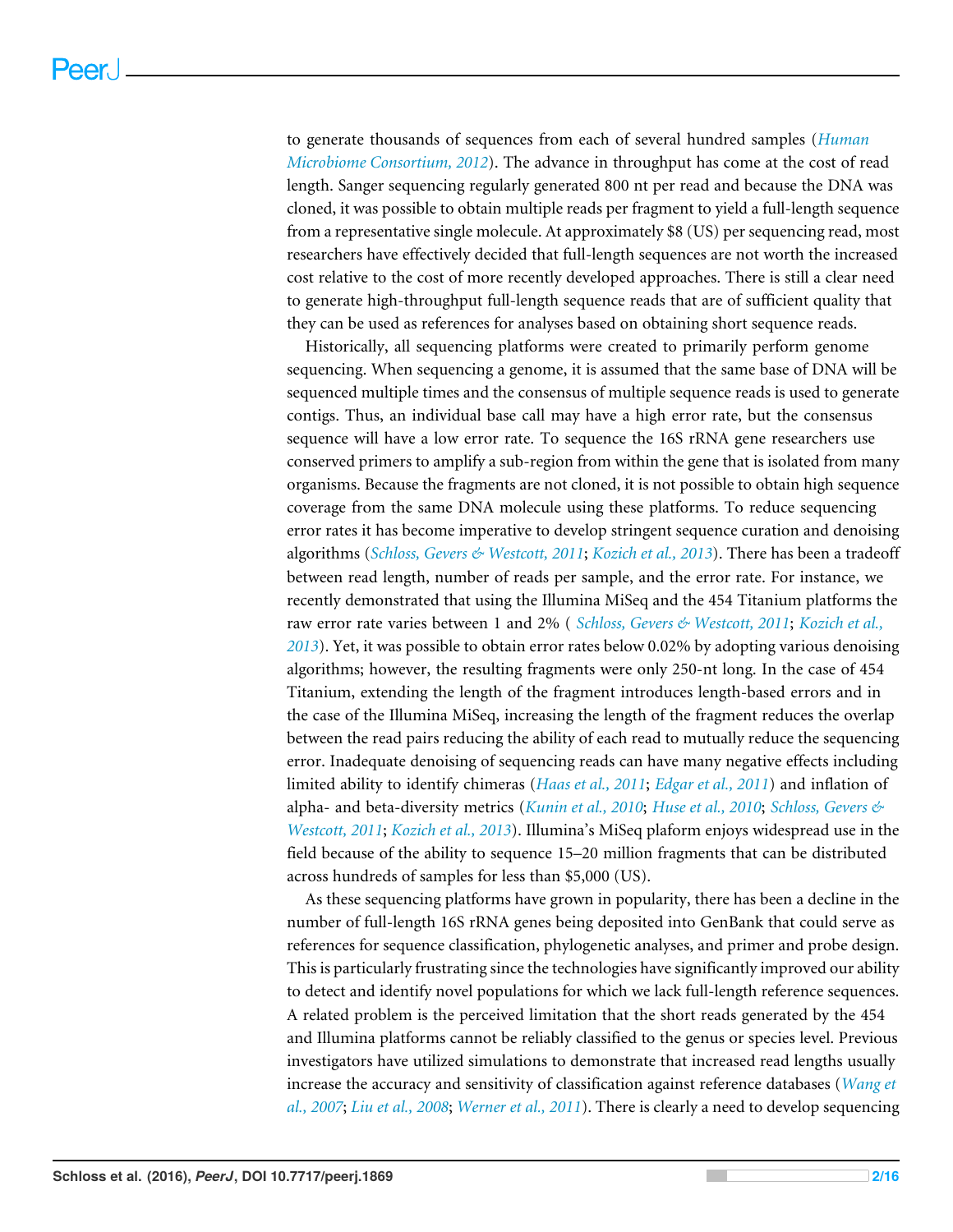technologies that will allow researchers to generate high-quality, full-length 16S rRNA gene sequences in a high throughput manner.

New advances in single molecule sequencing technologies are being developed to address this problem. One approach uses a random barcoding strategy to fragment, sequence, and assemble full-length amplicons using Illumina's HiSeq platform (*[Miller et](#page-14-6) [al., 2013](#page-14-6)*; *[Burke & Darling, 2014](#page-13-4)*). Although the algorithms appear to have minimized the risk of assembly chimeras, it is unclear what the sequencing error rate is by this approach. An alternative is the use of single molecule technologies that offer read lengths that are thousands of bases long. Although the Oxford Nanopore Technology has been used to sequence 16S rRNA genes (*[Benítez-Páez, Portune & Sanz, 2016](#page-13-5)*), the platform produced by Pacific Biosciences (PacBio) has received wider attention for this application (*[Fichot](#page-13-6) [& Norman, 2013](#page-13-6)*; *[Mosher et al., 2013](#page-14-7)*; *[Mosher et al., 2014](#page-14-8)*; *[Schloss et al., 2015](#page-15-4)*; *[Singer et al.,](#page-15-5) [2016](#page-15-5)*). The PacBio Single Molecule, Real-Time (SMRT) DNA Sequencing System ligates hairpin adapters (i.e., SMRTbells) to the ends of double-stranded DNA. Although the DNA molecule is linear, the adapters effectively circularize the DNA allowing the sequencing polymerase to process around the molecule multiple times (*[Au et al., 2012](#page-13-7)*). According to Pacific Biosciences the platform is able to generate median read lengths longer than 8 kb with the P6-C4 chemistry; however, the single pass error rate is approximately 15%. Given the circular nature of the DNA fragment, the full read length can be used to cover the DNA fragment multiple times resulting in a reduced error rate. Therefore, one should be able to obtain multiple coverage of the full 16S rRNA gene at a reduced error rate.

Despite the opportunity to potentially generate high-quality, full-length sequences, it is surprising that the Pacific Biosciences platform has not been more widely adopted for sequencing 16S rRNA genes. Previous studies utilizing the technology have removed reads with mismatched primers and barcodes, ambiguous base calls, and low-quality scores (*[Fichot & Norman, 2013](#page-13-6)*) or screened sequences based on the predicted error rate (*[Singer et](#page-15-5) [al., 2016](#page-15-5)*). Others have utilized the platform without describing the bioinformatic pipeline that was utilized (*[Mosher et al., 2013](#page-14-7)*; *[Mosher et al., 2014](#page-14-8)*). The only study to report the error rate of the platform for sequencing 16S rRNA genes with a mock community used the P4-C2 chemistry and obtained an error rate of 0.32% (*[Schloss et al., 2015](#page-15-4)*), which is 16-fold higher than has been observed using the MiSeq or 454 platforms (*[Schloss, Gevers](#page-15-1) [& Westcott, 2011](#page-15-1)*; *[Kozich et al., 2013](#page-14-2)*). In the current study, we assessed the quality of data generated by the PacBio sequencer using the improved P6-C4 chemistry and on-sequencer data processing. The goal was to determine whether this strategy could fill the need for generating high-quality, full-length sequence data on par with other platforms. We hypothesized that by modulating the 16S rRNA gene fragment length we could alter the read depth and obtain reads longer than are currently available by the 454 and Illumina platforms but with the same quality. To test this hypothesis, we developed a sequence curation pipeline that was optimized by reducing the sequencing error rate of a mock bacterial community with known composition. The resulting pipeline was then applied to 16S rRNA gene fragments that were isolated from soil and human and mouse feces.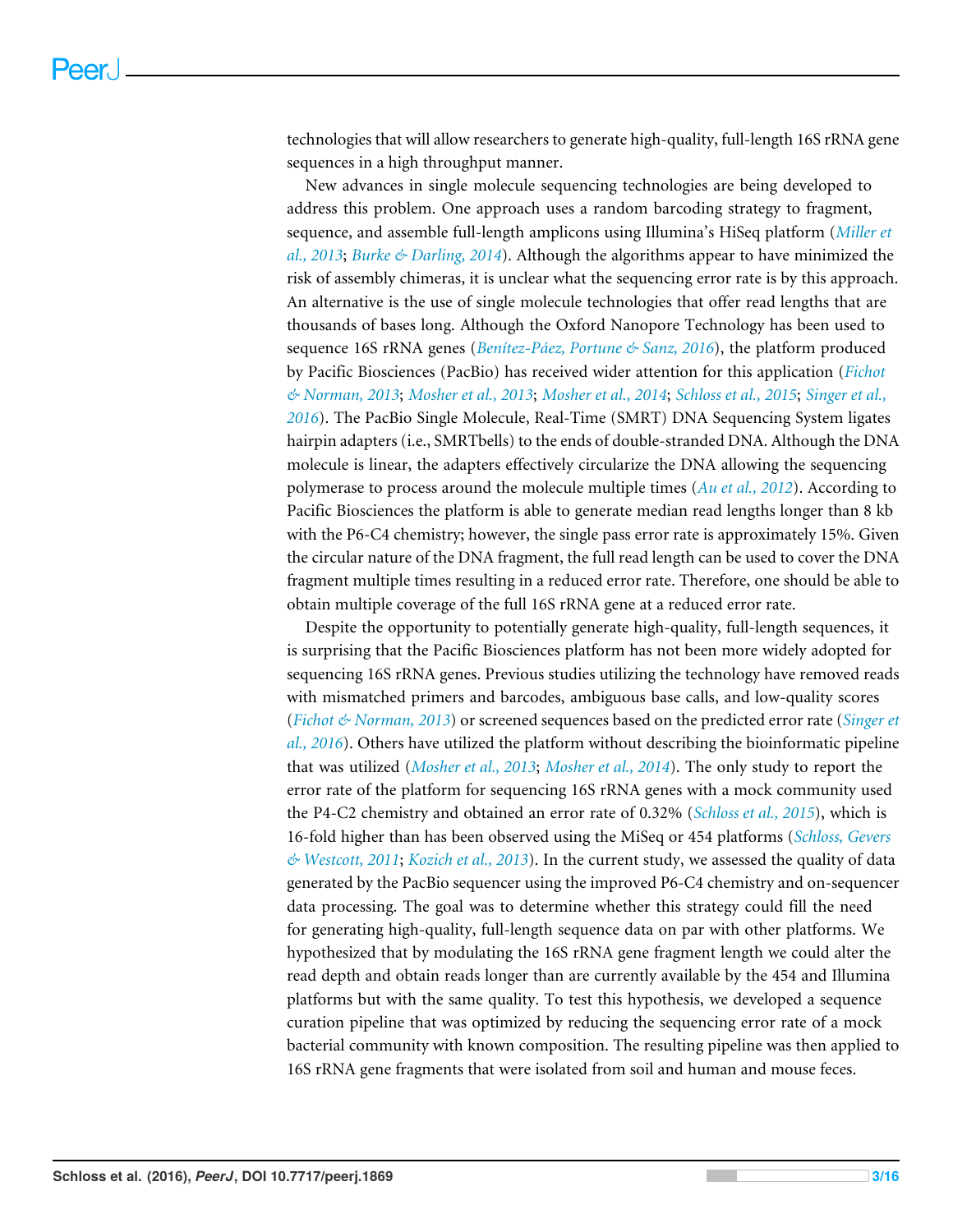<span id="page-3-0"></span>**Table 1 Summary of the regions.** Summary of the primer pairs used to generate the 16S rRNA gene fragment fragments and the characteristics of each region.

| Region  | Forward                  | Reverse                    | E. coli coordinates | Amplicon length | Sequences $(N)$ |
|---------|--------------------------|----------------------------|---------------------|-----------------|-----------------|
| V4      | GTGCCAGCMGCCGCGGTAA      | GGACTACHVGGGTWTCTAAT       | 515-806             | 253             | 21,934          |
| $V1-V3$ | AGRGTTTGATYMTGGCTCAG     | <b>ATTACCGCGGCTGCTGG</b>   | $8 - 534$           | 490             | 36,545          |
| $V3-V5$ | <b>CCTACGGGAGGCAGCAG</b> | <b>CCCGTCAATTCMTTTRAGT</b> | $341 - 927$         | 551             | 16,694          |
| $V1-V5$ | AGRGTTTGATYMTGGCTCAG     | <b>CCCGTCAATTCMTTTRAGT</b> | $8 - 927$           | 881             | 51,759          |
| $V1-V6$ | AGRGTTTGATYMTGGCTCAG     | ACRACACGAGCTGACGAC         | $8 - 1,078$         | 1,033           | 64,599          |
| $V1-V9$ | AGRGTTTGATYMTGGCTCAG     | <b>GGYTACCTTGTTACGACTT</b> | $8 - 1,510$         | 1,464           | 61,721          |

## **MATERIALS AND METHODS**

#### **Community DNA**

We utilized genomic DNA isolated from four communities. These same DNA extracts were previously used to develop an Illumina MiSeq-based sequencing strategy (*[Kozich et al.,](#page-14-2) [2013](#page-14-2)*). Briefly, we used a ''Mock Community'' composed of genomic DNA from 21 bacterial strains: *Acinetobacter baumannii* ATCC 17978, *Actinomyces odontolyticus* ATCC 17982, *Bacillus cereus* ATCC 10987, *Bacteroides vulgatus* ATCC 8482, *Clostridium beijerinckii* ATCC 51743, *Deinococcus radiodurans* ATCC 13939, *Enterococcus faecalis* ATCC 47077, *Escherichia coli* ATCC 70096, *Helicobacter pylori* ATCC 700392, *Lactobacillus gasseri* ATCC 33323, *Listeria monocytogenes* ATCC BAA-679, *Neisseria meningitidis* ATCC BAA-335, *Porphyromonas gingivalis* ATCC 33277, *Propionibacterium acnes* DSM 16379, *Pseudomonas aeruginosa* ATCC 47085, *Rhodobacter sphaeroides* ATCC 17023, *Staphylococcus aureus* ATCC BAA-1718, *Staphylococcus epidermidis* ATCC 12228, *Streptococcus agalactiae* ATCC BAA-611, *Streptococcus mutans* ATCC 700610, *Streptococcus pneumoniae* ATCC BAA-334. The mock community DNA is available through BEI resources (v3.1, HM-278D). Genomic DNAs from the three other communities were obtained using the MO BIO PowerSoil DNA extraction kit. The human and mouse fecal samples were obtained using protocols that were reviewed and approved by the University Committee on Use and Care of Animals (Protocol #PRO00004877) and the Institutional Review Board at the University of Michigan (Protocol #HUM00057066). The human stool donor provided informed consent.

#### **Library generation and sequencing**

The DNAs were each amplified in triplicate using barcoded primers targeting the V4, V1–V3, V3–V5, V1–V5, V1–V6, and V1–V9 variable regions [\(Table 1\)](#page-3-0). The primers were synthesized so that the 5' end of the forward and reverse primers were each tagged with paired 16-nt symmetric barcodes [\(https://github.com/PacificBiosciences/Bioinformatics-](https://github.com/PacificBiosciences/Bioinformatics-Training/wiki/Barcoding-with-SMRT-Analysis-2.3)[Training/wiki/Barcoding-with-SMRT-Analysis-2.3\)](https://github.com/PacificBiosciences/Bioinformatics-Training/wiki/Barcoding-with-SMRT-Analysis-2.3) to allow multiplexing of samples within a single sequencing run. Methods describing PCR, amplicon cleanup, and pooling were described previously (*[Kozich et al., 2013](#page-14-2)*). The SMRTbell adapters were ligated onto the PCR products and the libraries were sequenced by Pacific Biosciences using the P6-C4 chemistry on a PacBio RS II SMRT DNA Sequencing System. Diffusion Loading was used for regions V4, V1–V3, and V3–V5 and MagBead loading was used for regions V1–V5, V1–V6, and V1–V9. Each region was sequenced separately using movies ranging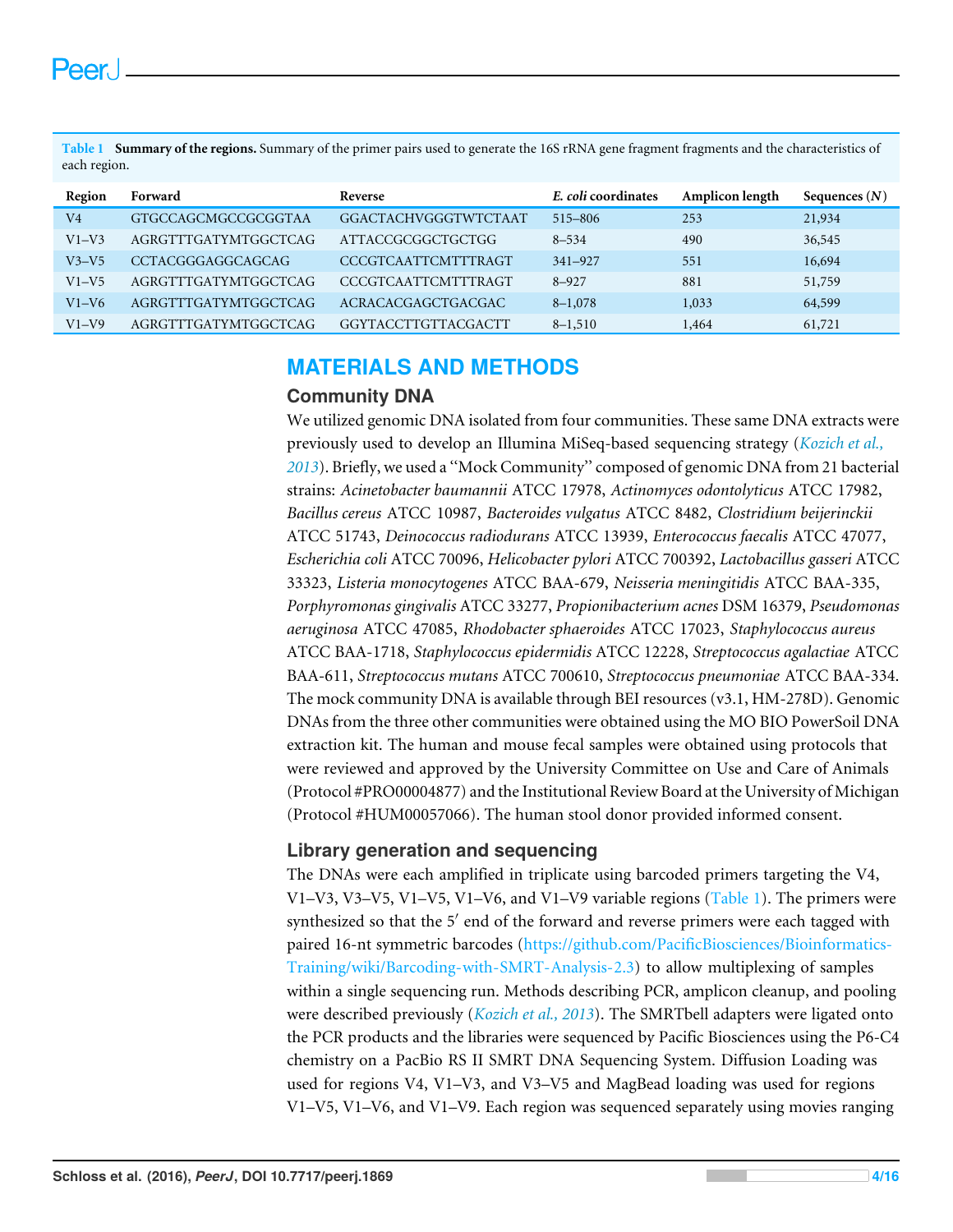in length between 180 and 360 min. The sequences were processed using pbccs (v.3.0.1; [https://github.com/PacificBiosciences/pbccs\)](https://github.com/PacificBiosciences/pbccs), which generates predicted error rates using a proprietary algorithm.

#### **Data analysis**

All sequencing data were curated using mothur (v1.36) (*[Schloss et al., 2009](#page-15-6)*) and analyzed using the R programming language (*[R Core Team, 2016](#page-14-9)*). The raw data can be obtained from the Sequence Read Archive at NCBI under accession [SRP051686,](https://www.ncbi.nlm.nih.gov/sra?term=SRP051686) which are associated with BioProject [PRJNA271568.](http://www.ncbi.nlm.nih.gov/bioproject/?term=PRJNA271568) This accession and bioproject also contain data from the same samples sequenced using the P4-C2 chemistry. Several specific features were incorporated into mothur to facilitate the analysis of PacBio sequence data. First, because non-ambiguous base calls are assigned to Phred quality scores of zero, the consensus fastq files were parsed so that scores of zero were interpreted as corresponding to an ambiguous base call (i.e., N) in the fastq.info command using the pacbio=T option. Second, because the consensus sequence can be generated in the forward and reverse complement orientations, a checkorient option was added to the trim.seqs command in order to identify the proper orientation. These features were incorporated into mothur v.1.30. Because chimeric molecules can be generated during PCR and would artificially inflate the sequencing error, it was necessary to remove these data prior to assessing the error rate. Because we knew the true sequences for the strains in the mock community we could calculate all possible chimeras between strains in the mock community (*in silico* chimeras). If a sequence read was 3 or more nucleotides more similar to an *in silico* chimera than it was to a non-chimeric reference sequence, it was classified as a chimera and removed from further consideration. Identification of *in silico* chimeras and calculation of sequencing error rates was performed using the seq.error command in mothur (*[Schloss, Gevers & Westcott, 2011](#page-15-1)*). *De novo* chimera detection was also performed on the mock and other sequence data using the abundance-based algorithm implemented in UCHIME (*[Edgar et al., 2011](#page-13-3)*). Sequences sequences were aligned against a SILVA-based reference alignment (*[Pruesse et al., 2007](#page-14-10)*) using a profile-based aligner (*[Schloss, 2009](#page-14-11)*) and were classified against the SILVA (v123) (*[Pruesse et al., 2007](#page-14-10)*), RDP (v10) (*[Cole et al., 2013](#page-13-8)*), and greengenes (v13\_8\_99) (*[Werner et](#page-15-3) [al., 2011](#page-15-3)*) reference taxonomies using a negative Bayesian classifier implemented within mothur (*[Wang et al., 2007](#page-15-2)*). Sequences were assigned to operational taxonomic units using the average neighbor clustering algorithm with a 3% distance threshold ( *[Schloss & Westcott,](#page-15-7) [2011](#page-15-7)* ). Detailed methods including this paper as an R markdown file are available as a public online repository [\(http://github.com/SchlossLab/Schloss\\_PacBio16S\\_PeerJ\\_2016\)](http://github.com/SchlossLab/Schloss_PacBio16S_PeerJ_2016).

#### **RESULTS AND DISCUSSION**

#### **The PacBio error profile and a basic sequence curation procedure**

To build a sequence curation pipeline, we first needed to characterize the error rate associated with sequencing the 16S rRNA gene. Using the consensus sequence obtained from at least 3 sequencing passes of each fragment, we observed an average sequencing error rate of 0.65%. Insertions, deletions, and substitutions accounted for 31.2, 17.9, and 50.9% of the errors, respectively. The substitution errors were equally likely and all four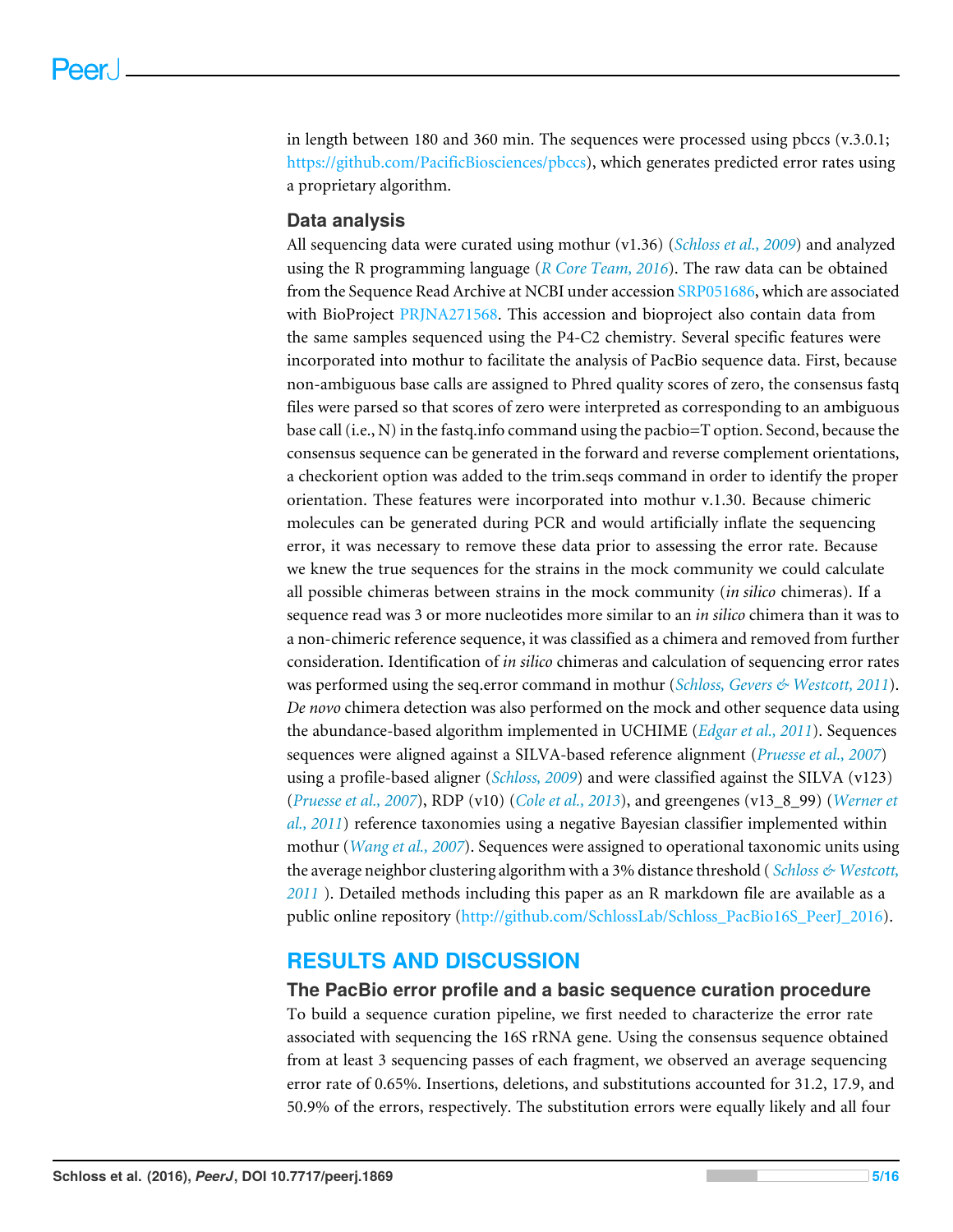<span id="page-5-0"></span>

**Figure 1 Summary of errors in data generated using PacBio sequencing platform to sequence various regions within the 16S rRNA gene.** The predicted error rate using PacBio's sequence analysis algorithm correlated well with the observed error rate (Pearson's *R* : −0.67; (A). Because of the large number of sequences, we randomly selected 5% of the data to show in (A). The sequencing error rate of the amplified gene fragments increased with mismatches to the barcodes and primers (B). The sequencing error rate declined with increased sequencing coverage; however, increasing the sequencing depth beyond 10-fold coverage had no meaningful effect on the sequencing error rate (C). The scale of they *y*-axis in B and C are the same.

bases were equally likely to cause insertion errors. Interestingly, guanines (39.4%) and adenines (24.3%) were more likely to be deleted than cytosines (18.3%) or thymidines (18.0%). The PacBio quality values varied between 2 and 93. Surprisingly, the percentage of base calls that had the maximum quality value did not vary among correct base calls (80.5%), substitutions (80.0%), and insertions (80.4%). It was not possible to use the individual base quality scores to screen sequence quality as has been possible in past studies using the Phred-based quality scores that accompany data generated using the 454 and Illumina technologies. We did observe a strong correlation between our observed error rate and the predicted error rate as calculated by the PacBio software (Pearson's R: −0.67; [Fig. 1A\)](#page-5-0).

We established a simple curation procedure by culling any sequence that had a string of the same base repeated more than eight times or did not start and end at the expected alignment coordinates for that region of the 16S rRNA gene. This reduced the experimentwide error rate from 0.68 to 0.65%. This basic procedure resulted in the removal of between 0.714 (V1–V3) and 9.47 (V1–V9)% of the reads [\(Table 2\)](#page-6-0). Although the percentage of reads removed increased with the length of the fragment, there was no obvious relationship between fragment length and error rate [\(Fig. 2\)](#page-6-1).

#### **Identifying correlates of increased sequencing error**

In contrast to the 454 and Illumina-based platforms where the sequencing quality decays with length, the consensus sequencing approach employed by the PacBio sequencer is thought to generate a uniform distribution of errors. This makes it impossible to simply trim sequences to high-quality regions. Therefore, we sought to identify characteristics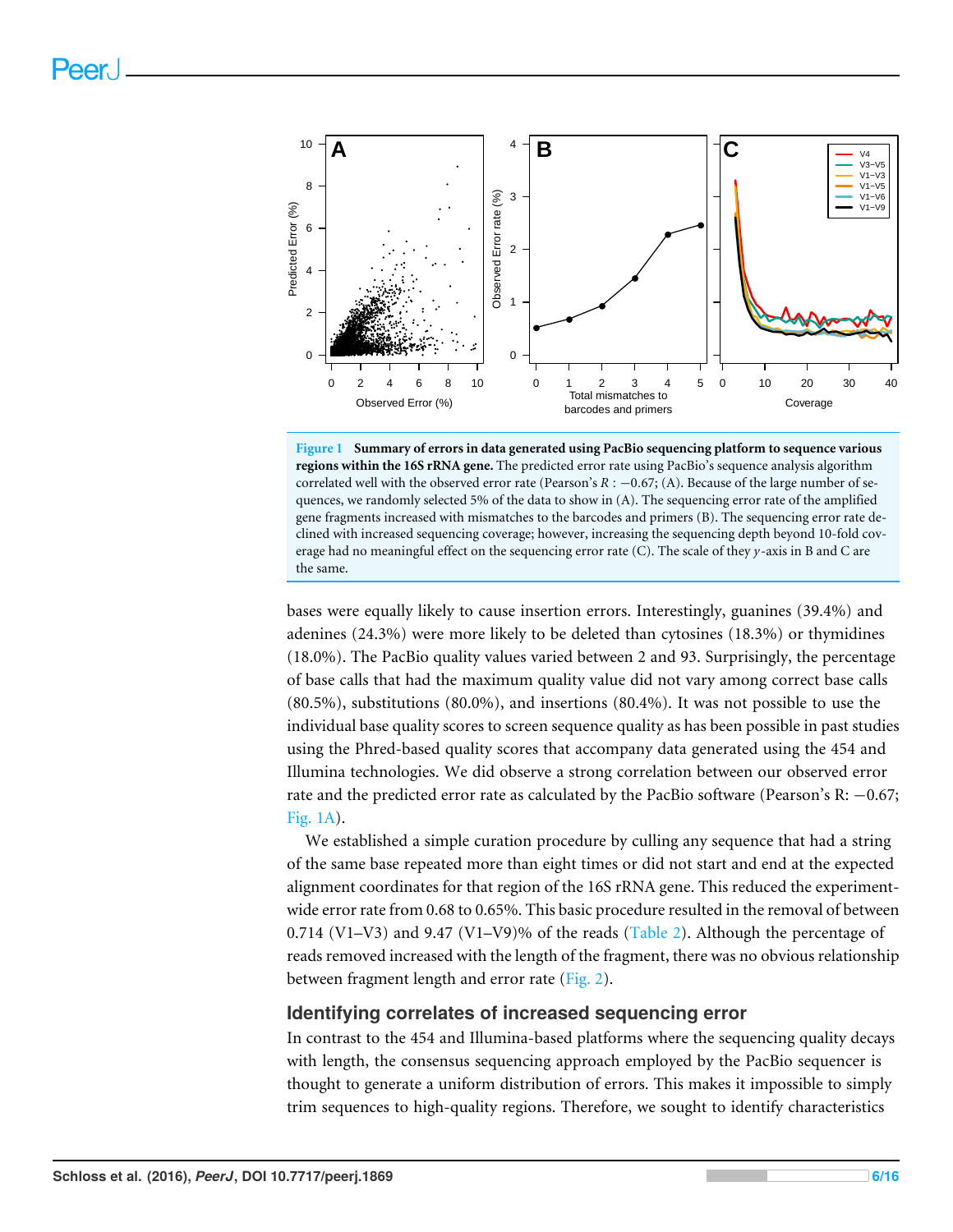Peer.

<span id="page-6-1"></span>

**Figure 2 Change in error rate (A) and the percentage of sequences that were retained (B) when using various sequence curation methods.** The condition that was used for downstream analyses is indicated by the star. The plotted numbers represent the region that was sequenced. For example ''19'' represents the data for the V1–V9 region.

<span id="page-6-0"></span>**Table 2 Summary of error rates.** Summary of the error rates and number of observed OTUs for each region.

| Region         | Error rate following $(\% )$ |           | Reads remaining $(\% )$ | Average no. of OTUs <sup>a</sup> |       |                   |           |       |       |
|----------------|------------------------------|-----------|-------------------------|----------------------------------|-------|-------------------|-----------|-------|-------|
|                | <b>Basic</b>                 | Predicted | Precluster              |                                  | Mockb | Mock <sup>c</sup> | Soil      | Mouse | Human |
| V <sub>4</sub> | 0.77                         | 0.35      | 0.158                   | 62.58                            | 33.4  | 48.9              | 629.4     | 212.6 | 116.9 |
| $V1-V3$        | 0.56                         | 0.27      | 0.068                   | 67.01                            | 20.5  | 27.7              | 726.0     | 107.3 | 106.4 |
| $V3-V5$        | 0.74                         | 0.22      | 0.035                   | 63.15                            | 21.1  | 31.2              | <b>NA</b> | 112.3 | 83.8  |
| $V1-V5$        | 0.57                         | 0.21      | 0.019                   | 59.29                            | 19.8  | 27.2              | 694.4     | 65.9  | 84.9  |
| $V1-V6$        | 0.60                         | 0.21      | 0.031                   | 59.90                            | 20.0  | 46.5              | 693.0     | 75.8  | 89.4  |
| $V1-V9$        | 0.68                         | 0.21      | 0.027                   | 51.33                            | 19.5  | 40.4              | NA        | 102.5 | 117.3 |

<span id="page-6-2"></span>**Notes.**

<sup>a</sup>The number of OTUs is based on rarefaction of each sample to 1,000 sequences per sample; cells labeled ND reflect samples that did not have at least 1,000 sequences.

<span id="page-6-4"></span><span id="page-6-3"></span><sup>b</sup>Number of OTUs in the mock community when all chimeras were removed; in the absence of chimeras and sequencing errors, there should be 19 OTUs for all three regions.  $\,^{\mathrm{c}}\text{Number}$  of OTUs in the mock community when chimeras were removed using UCHIME.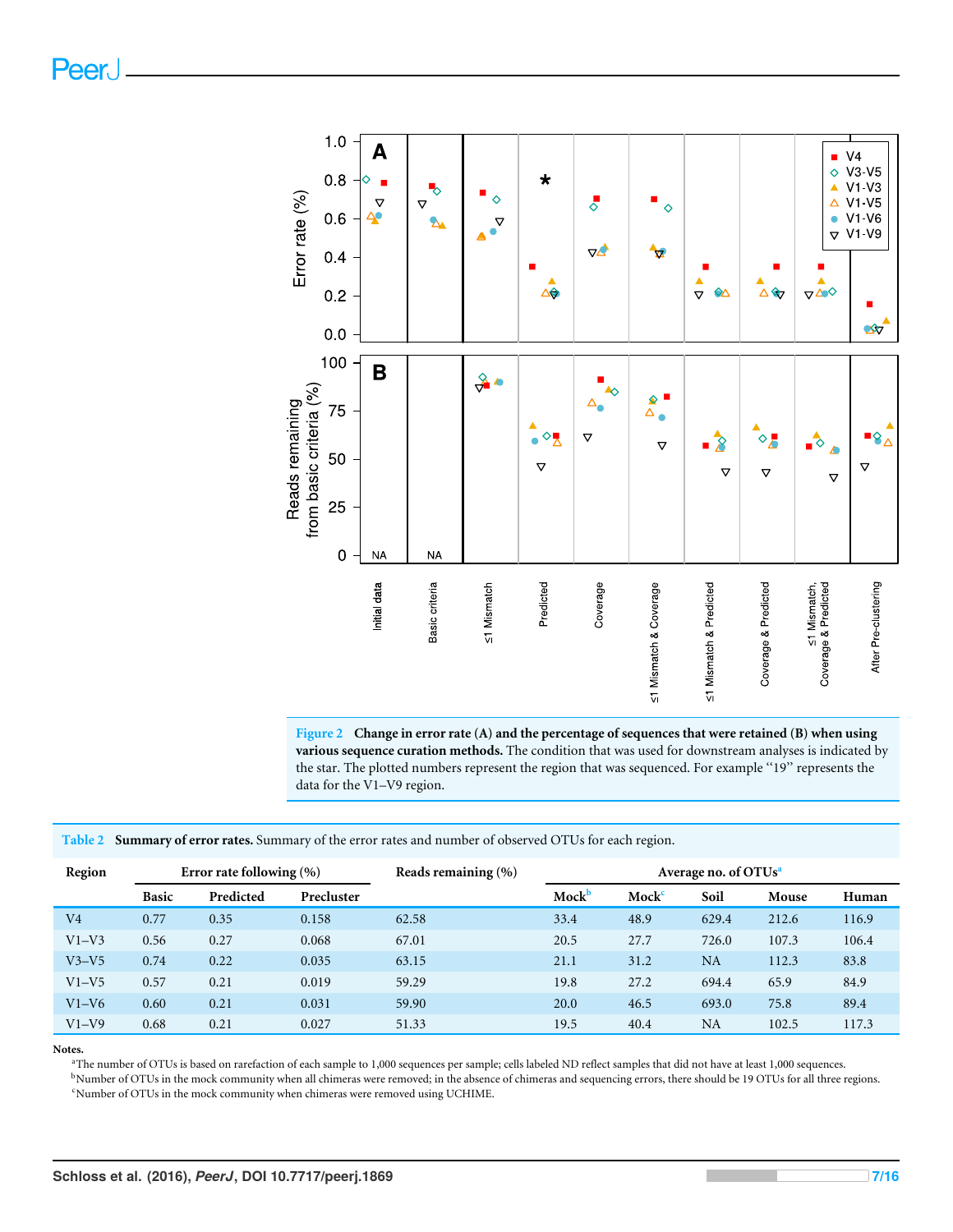within sequences that would allow us to identify and remove those sequences with errors using three different approaches. First, we hypothesized that errors in the barcode and primer would be correlated with the error rate for the entire sequence. We observed a strong relationship between the number of mismatches to the barcodes and primers and the error rate of the rest of the sequence fragment [\(Fig. 1B\)](#page-5-0). Although allowing no mismatches to the barcodes and primers yielded the lowest error rate, that stringent criterion removed a large fraction of the reads from the dataset. Allowing at most one mismatch only marginally increased the error rate while retaining more sequences in the dataset  $(Fig, 2)$ . Second, we hypothesized that increased sequencing coverage should yield lower error rates. We found that once we had obtained 10-fold coverage of the fragments, the error rate did not change appreciably [\(Fig. 1C\)](#page-5-0). When we compared the error rates of reads with at least 10-fold coverage to those with less coverage, we reduced the error rate by  $8.48-37.08\%$  [\(Fig. 2\)](#page-6-1). Third, based on the observed correlation between the predicted and observed error rates, we sought to identify a minimum predicted error rate that would allow us to reduce the observed error rate. The average observed error rate for sequences with predicted error rates between 0.01 and 0.10% was linear. We decided to use a threshold of 0.01% because a large number of sequence reads were lost when we used a smaller threshold. When we used this threshold, we were able to reduce the error rate by 51.4–70.0% [\(Fig. 2\)](#page-6-1). Finally, we quantified the effect of combining filters. We found that any combination of filters that included the predicted error rate threshold had the most significant impact on reducing the observed error rate. Furthermore, the inclusion of the mismatch and coverage filters had a negligible impact on error rates, but had a significant impact on the number of sequences included in the analysis. For instance, among the V1–V9 data, requiring sequences to have a predicted error rate less than 0.01% resulted in a 69.2% reduction in error and resulted in the removal of 53.5% of the sequences. Adding the mismatch or coverage filter had no effect on the reduction of error, but resulted in the removal of 56.2 and 56.6% of the sequences, respectively. Use of all filters had no impact on the reduction in the observed error rate, but resulted in the removal of 59.1% of the sequences. The remainder of this paper only uses sequences with a predicted error rate less than 0.01%.

#### **Pre-clustering sequences to further reduce sequencing noise**

Previously, we implemented a pre-clustering algorithm where sequences were sorted by their abundance in decreasing order and rare sequences are clustered with a more abundant sequence if the rare sequences have fewer mismatches than a defined threshold when compared to the more abundant sequence (*[Huse et al., 2010](#page-14-4)*; *[Schloss, Gevers & Westcott,](#page-15-1) [2011](#page-15-1)*). The recommended threshold was a 1-nt difference per 100-nt of sequence data. For example, the threshold for 250 bp fragment from the V4 region would be 2 nt or 14 for the 1,458 bp V1–V9 fragments. This approach removes residual PCR and sequencing errors while not overwhelming the resolution needed to identify OTUs that are based on a 3% distance threshold. The tradeoff of this approach is that one would be unable to differentiate V1–V9 sequences that truly differed by less than 14 nt. When we applied this approach to our PacBio data, we observed a reduction in the error rate between 33.0 (V1–V3) and 48.7% (V1–V9). The final error rates varied between 0.02 (V1–V5)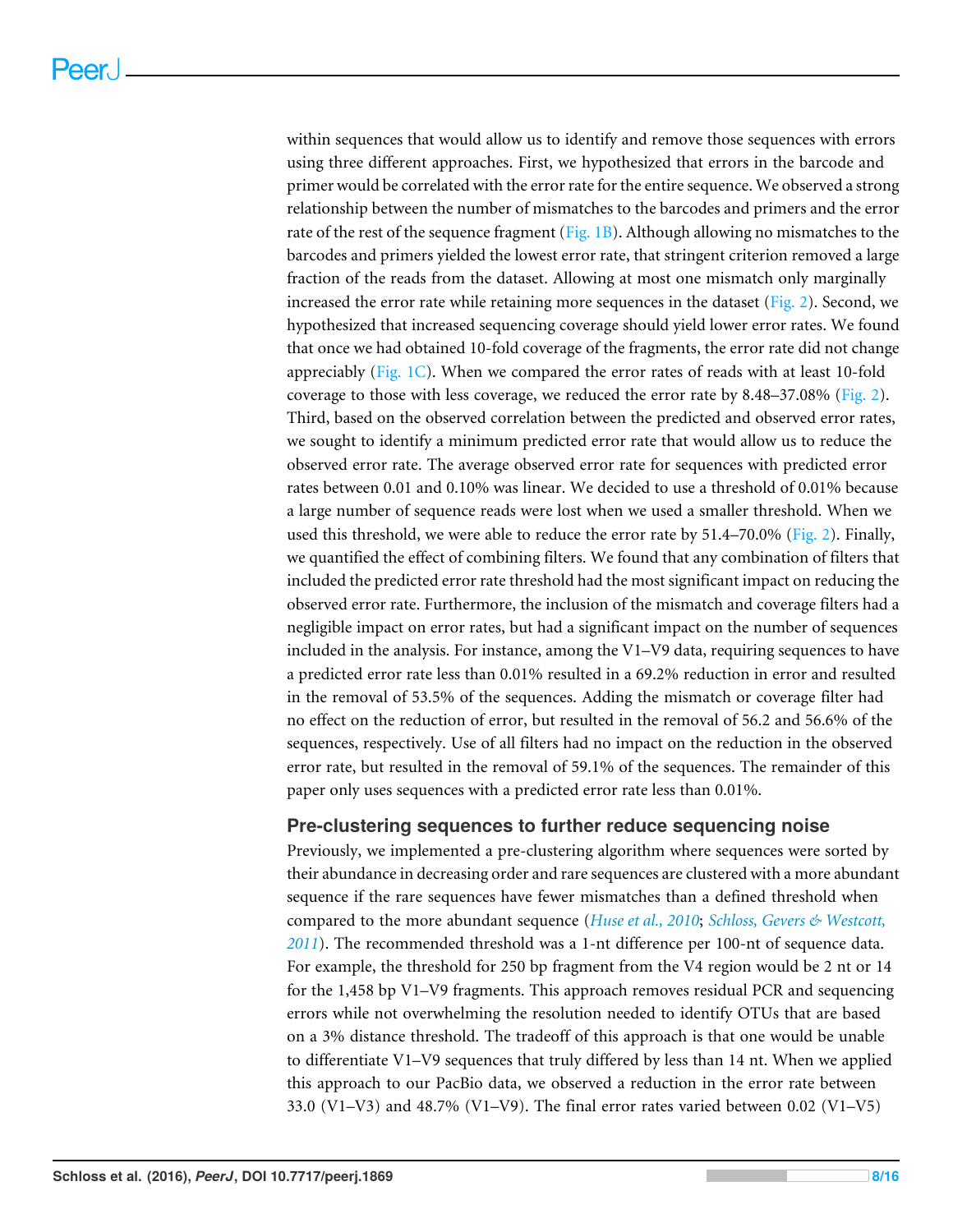and 0.2% (V4). The full-length (i.e., V1–V9) fragments had an error rate of 0.03% [\(Fig. 2;](#page-6-1) [Table 2\)](#page-6-0), this is similar to what we have previously observed using the 454 and Illumina MiSeq platforms (0.02%) (*[Schloss, Gevers & Westcott, 2011](#page-15-1)*; *[Kozich et al., 2013](#page-14-2)*).

#### **Effects of error rates on OTU assignments**

The sequencing error rate is known to affect the number of OTUs that are observed (*[Schloss, Gevers & Westcott, 2011](#page-15-1)*). For each region, we determined that if there were no chimeras or PCR or sequencing errors, then we would expect to find 19 OTUs. When we achieved perfect chimera removal, but allowed for PCR and sequencing errors, we observed between 0.5 (V1–V9) and 14.4 (V4) extra OTUs [\(Table 2\)](#page-6-0). The range in the number of extra OTUs was largely explained by the sequencing error rate (Pearson's  $R = 1.0$ ). Next, we determined the number of OTUs that were observed when we used UCHIME to identify chimeric sequences. Under these more realistic conditions, we observed between 8.2 (V1–V5) and 29.9 (V4) extra OTUs. Finally, we calculated the number of OTUs in the soil, mouse, and human samples using the same pipeline with chimera detection and removal based on the UCHIME algorithm. Surprisingly, there was not a clear relationship across sample type and region. Again, we found that there was a strong correlation between the number of observed OTUs and the error rate for the mouse  $(R = 0.95)$  and human samples  $(R = 0.60)$ . These results underscore the effect of sequencing error on the inflation of the number of observed OTUs.

#### **Classification varies by region, environment, and database**

We classified all of the sequence data we generated using the naïve Bayesian classifier using the RDP, SILVA, and greengenes reference taxonomies ( $Fig. 3$ ). In general, increasing the length of the region improved the ability to assign the sequence to a genus or species. Interestingly, each of the samples we analyzed varied in the ability to assign its sequences to the depth of genus or species. Furthermore, the reference database that did the best job of classifying the sequences varied by sample type. For example, the SILVA reference did the best for the human feces and soil samples and the RDP did the best for the mouse feces samples. An advantage of the greengenes database is that it contains information for 2,514 species-level lineages for 11% of the reference sequences; the other databases only provided taxonomic data to the genus level. There was a modest association between the length of the fragment and the ability to classify sequences to the species-level for the human samples; there was no such association for the mouse and soil samples. In fact, at most 6.2% of the soil sequences and 4.3% of the mouse sequences could be classified to a species. These results indicate that the ability to classify sequences to the genus or species level is a function of read length, sample type, and the reference database.

#### **Sequencing errors are not random**

Above, we described that although there was no obvious bias in the substitution or insertion rate, we did observe that guanines and adenines were more likely to be deleted than cytosines or thymidines. This lack of randomness in the error profile suggested that there might be a systematic non-random distribution of the errors across the sequences. This would manifest itself by the creation of duplicate sequences with the same error. We identified all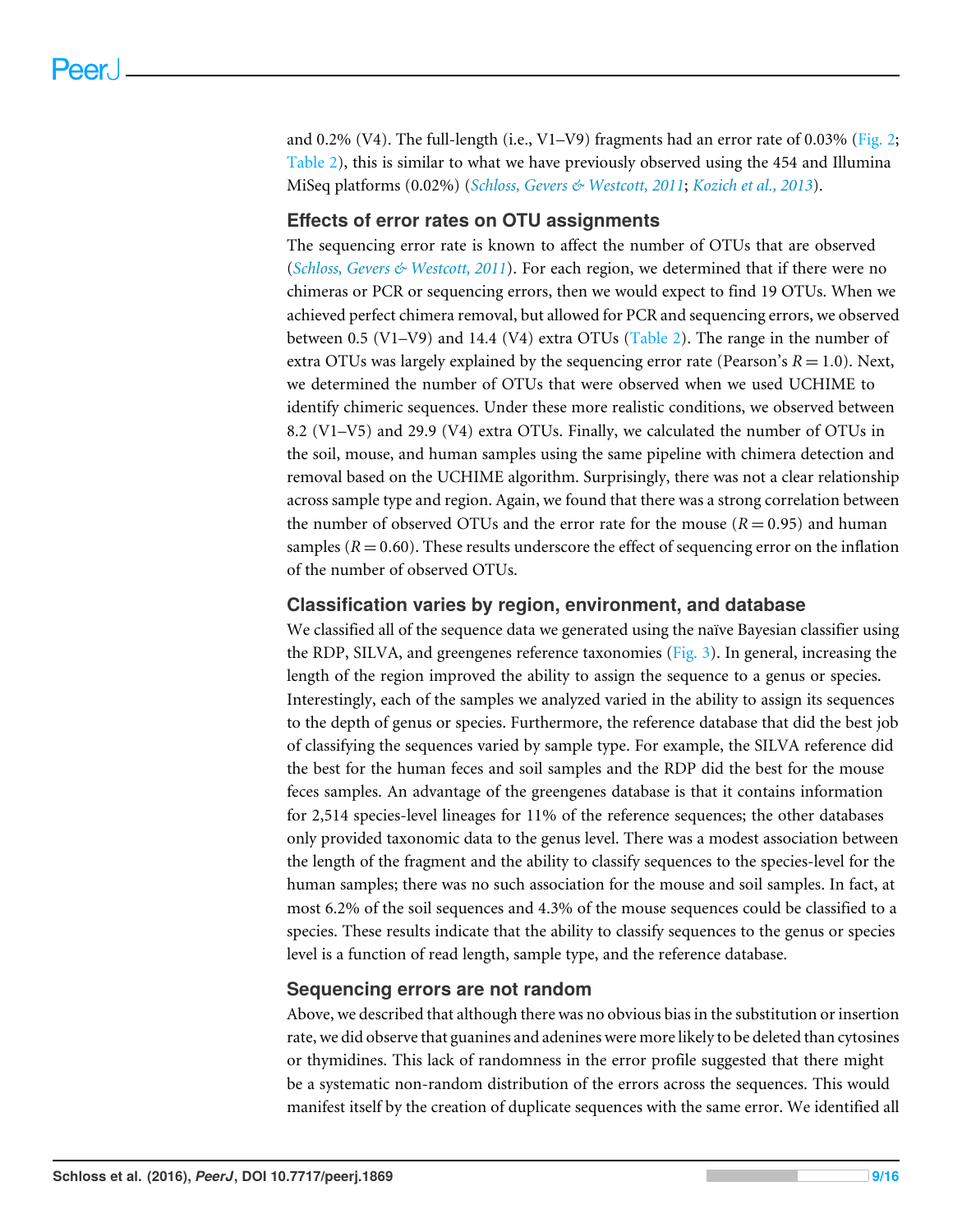<span id="page-9-0"></span>



of the mock community sequences that had a 1-nt difference to the true sequence [\(Fig. 4\)](#page-10-0). For these three regions, between 70.7 and 88.9 of the sequences with 1-nt errors were only observed once. We found that the frequency of the most abundant 1-nt error paralleled the number of sequences. Surprisingly, the same 1-nt error appeared 1,954 times (0.02%) in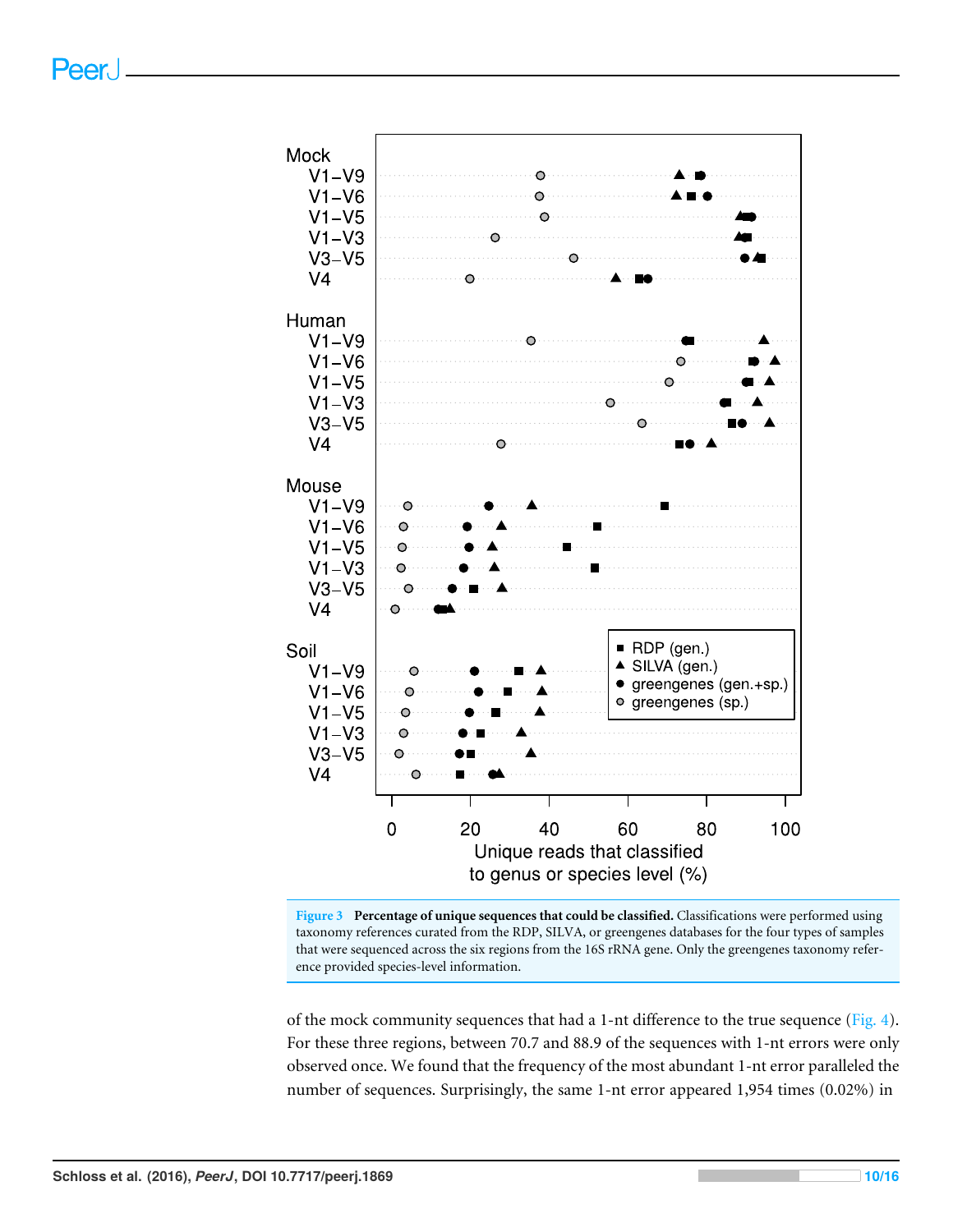<span id="page-10-0"></span>



the V1–V6 mock data and another 1-nt error appeared 1,070 times (0.03%) in the V1–V9 mock data. Contrary to previous reports (*[Carneiro et al., 2012](#page-13-9)*; *[Koren et al., 2012](#page-14-12)*), these results indicate that reproducible errors occur with the PacBio sequencing platform and that they can be quite abundant. Through the use of the pre-clustering step described above these 1-nt errors would be ameliorated; however, this result indicates that caution should be used when attempting to use fine-scale OTU definitions.

#### **CONCLUSIONS**

The various sequencing platforms that are available to microbial ecologists are able to fill unique needs and have their own strengths and weaknesses. For sequencing the 16S rRNA gene, the 454 platform is able to generate a moderate number of high-quality 500-nt sequence fragments (error rates below 0.02%) (*[Schloss, Gevers & Westcott, 2011](#page-15-1)*) and the MiSeq platform is able to generate a large number of high-quality 250-nt sequence fragments (error rates below 0.02%) (*[Kozich et al., 2013](#page-14-2)*). The promise of the PacBio sequencing platform was the generation of high-quality near full-length sequence fragments. As we have shown in this study, it is possible to generate near full-length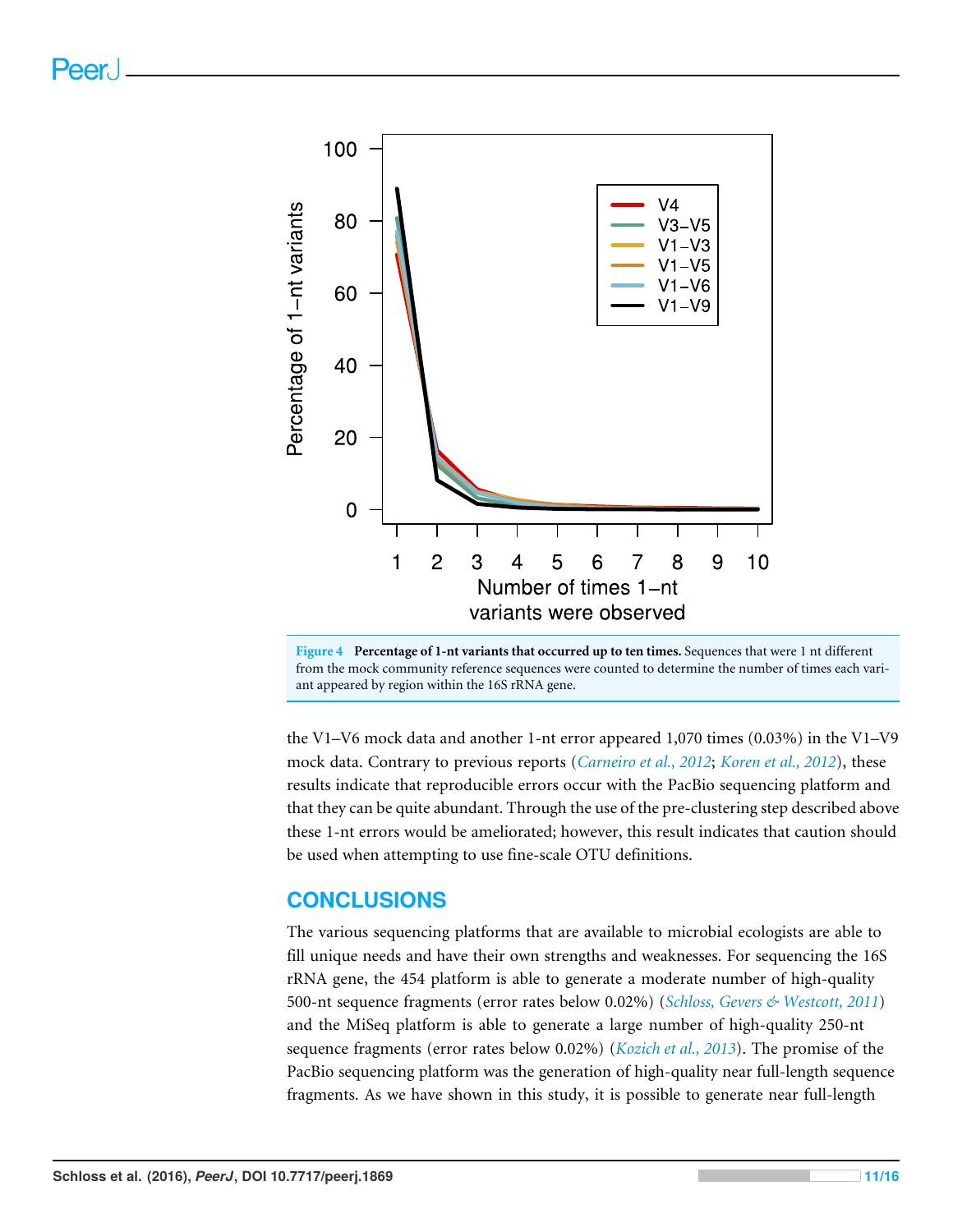sequences with error rates that are slightly higher, but comparable to the other platforms (i.e., 0.03%). With the exception of the V4 region (0.2%), the error rates were less than 0.07%. When we considered the shorter V4 region, which is similar in length to what is sequenced by the MiSeq platform, the error rates we observed with the PacBio platform were nearly 8-fold higher than what has previously been reported on the other platforms. It was unclear why these shorter reads had such a high error rate relative to the other regions. At this point, the primary limitation of generating full-length sequences on the PacBio platform is the cost of generating the data and accessibility to the sequencers.

The widespread adoption of the 454 and MiSeq platforms and decrease in the use of Sanger sequencing for the 16S rRNA gene has resulted in a decrease in the generation of the full-length reference sequences that are needed for performing phylogenetic analyses and designing lineage specific PCR primers and fluorescent *in situ* hybridization (FISH) probes. It remains to be determined whether the error rates we observed for full-length sequences are prohibitive for these applications. We can estimate the distribution of errors assuming that the errors follow a binomial distribution along the length of the 1,500 nt gene with the error rate that we achieved from the V1–V9 mock community data prior to pre-clustering the sequences, which was 0.2%. Under these conditions one would expect 4.3% of the sequences to have no errors and 50% of the sequences would have at least 3 errors. After applying the pre-clustering denoising step, the error rate drops by 7.7-fold to 0.03%. With this error rate, we would expect 66.3% of the sequences to have no sequencing errors. The cost of the reduced error rate is the loss of resolution among closely related sequences.

Full-length sequences are frequently seen as a panacea to overcome the limitations of taxonomic classifications. The ability to classify each of our sample types benefited from the generation of full-length sequences. It was interesting that the benefit varied by sample type and database. For example, using the mouse libraries, the ability to classify each of the regions differed by less than 5% when classifying against the SILVA and greengenes databases. The effect of the database that was used was also interesting. The RDP database outperformed the other databases for the mouse samples and the SILVA database outperformed the others for the human and soil samples. The three databases were equally effective for classifying the mock community. Finally, since only the greengenes database provided species-level information for its reference sequences it was the only database that allowed for resolution of species-level classification. The sequences from the mouse and soil libraries were not effectively classified to the species level (all less than 10%). In contrast, classification of the human libraries resulted in more than 40% of the sequences being classified to a genus, regardless of the region. These data demonstrate that for the samples we analyzed, the length of the sequence fragment was not as significant a factor in classification as the choice of database.

The development of newer sequencing technologies continue to advance and there is justifiable excitement to apply these technologies to sequence the 16S rRNA gene. Although it is clearly possible to generate sequencing data from these various platforms, it is critical that we assess the platforms for their ability to generate high-quality data and the particular niche that the new approach will fill. With this in mind, it is essential that researchers utilize mock communities as part of their experimental design so that they can quantify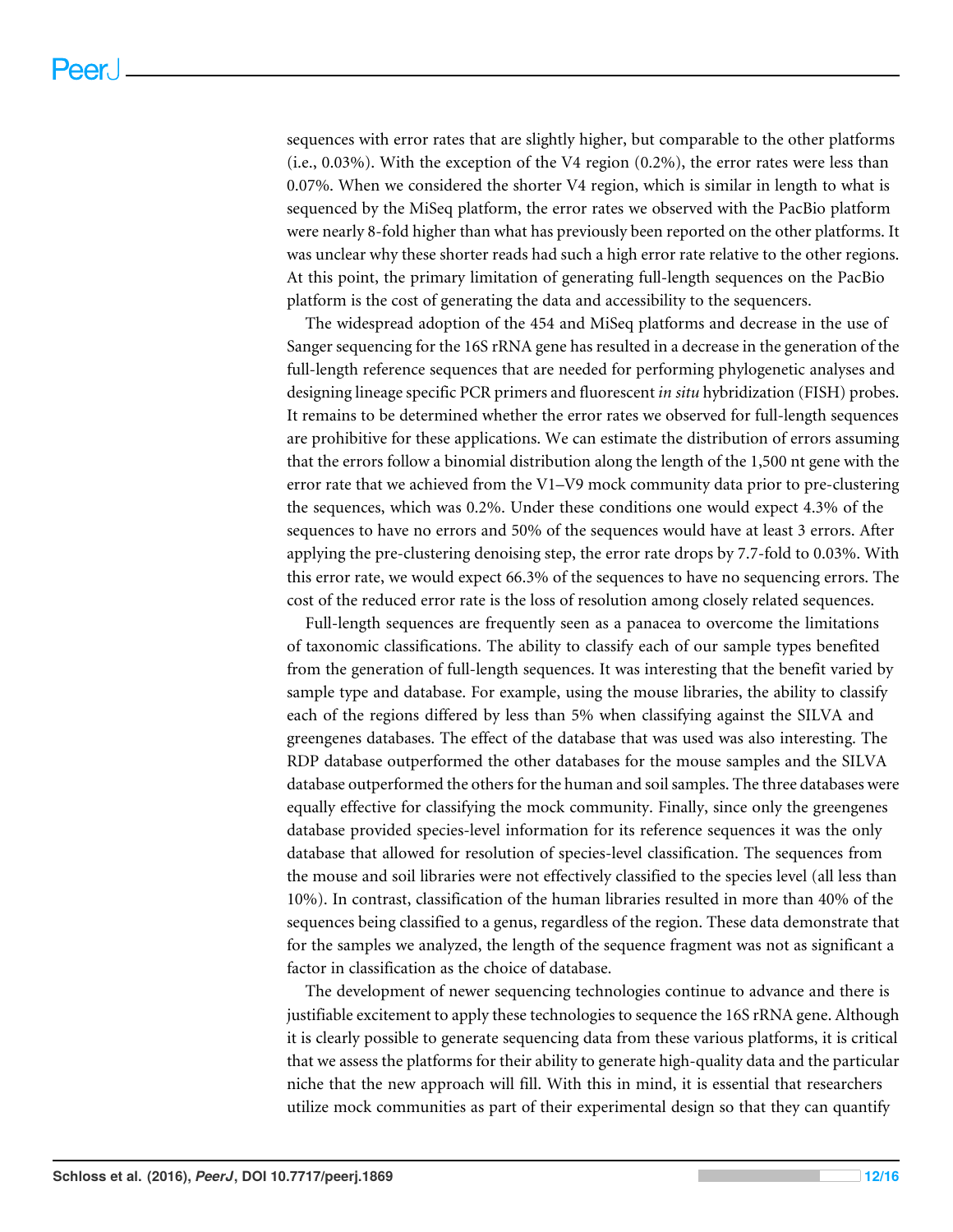their error rates. The ability to generate near full-length 16S rRNA gene sequences is an exciting advance that will hopefully expand our ability to improve the characterization of microbial communities.

# **ACKNOWLEDGEMENTS**

The Genomic DNA from Microbial Mock Community A (Even, Low Concentration, v3.1, HM-278D) was obtained through the NIH Biodefense and Emerging Infections Research Resources Repository, NIAID, NIH as part of the Human Microbiome Project.

## <span id="page-12-0"></span>**ADDITIONAL INFORMATION AND DECLARATIONS**

#### **Funding**

This study was supported by grants from the NIH (R01HG005975, R01GM099514 and P30DK034933 to PDS and U54HG004973 to SKH). The funders had no role in study design, data collection and analysis, decision to publish, or preparation of the manuscript.

#### **Grant Disclosures**

The following grant information was disclosed by the authors: NIH: R01HG005975, R01GM099514, P30DK034933, U54HG004973.

#### **Competing Interests**

Sarah K. Highlander is an employee of JCVI.

#### **Author Contributions**

- [Patrick D. Schloss](#page-0-2) conceived and designed the experiments, performed the experiments, analyzed the data, contributed reagents/materials/analysis tools, wrote the paper, prepared figures and/or tables, reviewed drafts of the paper.
- [Matthew L. Jenior](#page-0-3) and [Charles C. Koumpouras](#page-0-4) performed the experiments, reviewed drafts of the paper.
- [Sarah L. Westcott](#page-0-5) analyzed the data, contributed reagents/materials/analysis tools, reviewed drafts of the paper.
- [Sarah K. Highlander](#page-0-6) conceived and designed the experiments, performed the experiments, contributed reagents/materials/analysis tools, reviewed drafts of the paper.

#### **Human Ethics**

The following information was supplied relating to ethical approvals (i.e., approving body and any reference numbers):

The University of Michigan Institutional Review Board (HUM00057066).

#### **Animal Ethics**

The following information was supplied relating to ethical approvals (i.e., approving body and any reference numbers):

University of Michigan Committee on Use and Care of Animals (PRO00004877).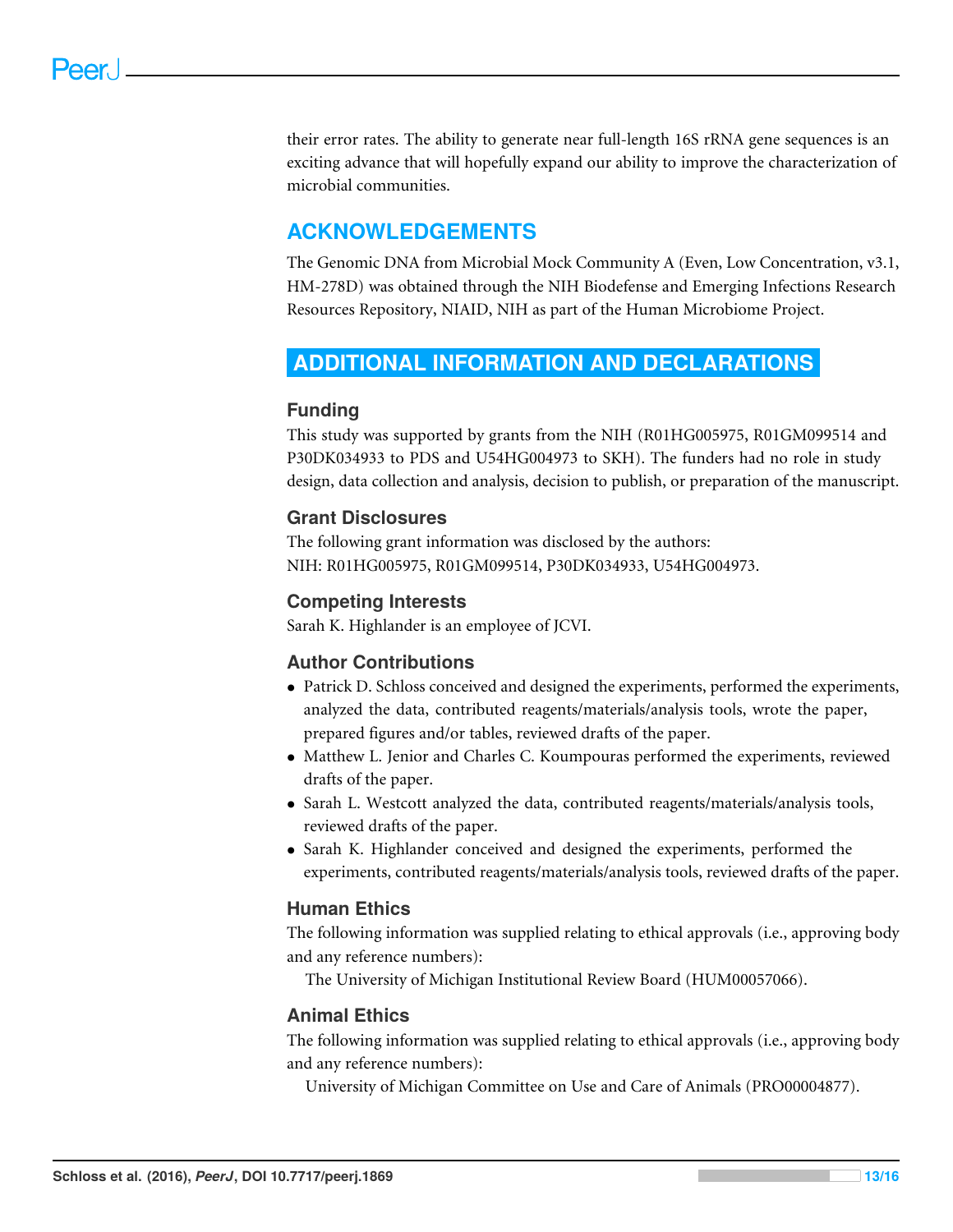#### **DNA Deposition**

The following information was supplied regarding the deposition of DNA sequences:

The raw data can be obtained from the Sequence Read Archive at NCBI under accession [SRP051686,](https://www.ncbi.nlm.nih.gov/sra?term=SRP051686) which are associated with BioProject [PRJNA271568.](http://www.ncbi.nlm.nih.gov/bioproject/?term=PRJNA271568)

#### **Data Availability**

The following information was supplied regarding data availability:

Detailed methods including this paper as an R markdown file are available as a public online repository [\(https://github.com/SchlossLab/Schloss\\_PacBio16S\\_PeerJ\\_2016\)](https://github.com/SchlossLab/Schloss_PacBio16S_PeerJ_2016).

#### **REFERENCES**

<span id="page-13-7"></span>**Au KF, Underwood JG, Lee L, Wong WH. 2012.** Improving PacBio long read accuracy by short read alignment. *PLoS ONE* **7**:e46679 [DOI 10.1371/journal.pone.0046679.](http://dx.doi.org/10.1371/journal.pone.0046679)

<span id="page-13-5"></span>**Benítez-Páez A, Portune KJ, Sanz Y. 2016.** Species-level resolution of 16S rRNA gene amplicons sequenced through the MinION portable nanopore sequencer. *GigaScience* **5** [DOI 10.1186/s13742-016-0111-z.](http://dx.doi.org/10.1186/s13742-016-0111-z)

- <span id="page-13-4"></span>**Burke C, Darling AE. 2014.** Resolving microbial microdiversity with high accuracy full length 16S rRNA illumina sequencing. Preprint. *Available at [http://dx.doi.org/ 10.](http://dx.doi.org/10.1101/010967) [1101/ 010967](http://dx.doi.org/10.1101/010967)*.
- <span id="page-13-9"></span>**Carneiro MO, Russ C, Ross MG, Gabriel SB, Nusbaum C, DePristo MA. 2012.** Pacific biosciences sequencing technology for genotyping and variation discovery in human data. *BMC Genomics* **13**:375 [DOI 10.1186/1471-2164-13-375.](http://dx.doi.org/10.1186/1471-2164-13-375)
- <span id="page-13-8"></span>**Cole JR, Wang Q, Fish JA, Chai B, McGarrell DM, Sun Y, Brown CT, Porras-Alfaro A, Kuske CR, Tiedje JM. 2013.** Ribosomal database project: data and tools for high throughput rRNA analysis. *Nucleic Acids Research* **42**:D633–D642 [DOI 10.1093/nar/gkt1244.](http://dx.doi.org/10.1093/nar/gkt1244)
- <span id="page-13-3"></span>**Edgar RC, Haas BJ, Clemente JC, Quince C, Knight R. 2011.** UCHIME improves sensitivity and speed of chimera detection. *Bioinformatics* **27**:2194–2200 [DOI 10.1093/bioinformatics/btr381.](http://dx.doi.org/10.1093/bioinformatics/btr381)
- <span id="page-13-6"></span>**Fichot EB, Norman RS. 2013.** Microbial phylogenetic profiling with the pacific biosciences sequencing platform. *Microbiome* **1**:10 [DOI 10.1186/2049-2618-1-10.](http://dx.doi.org/10.1186/2049-2618-1-10)
- <span id="page-13-0"></span>**Gloor GB, Hummelen R, Macklaim JM, Dickson RJ, Fernandes AD, MacPhee R, Reid G. 2010.** Microbiome profiling by illumina sequencing of combinatorial sequence-tagged PCR products. *PLoS ONE* **5**:e15406 [DOI 10.1371/journal.pone.0015406.](http://dx.doi.org/10.1371/journal.pone.0015406)
- <span id="page-13-2"></span>**Haas BJ, Gevers D, Earl AM, Feldgarden M, Ward DV, Giannoukos G, Ciulla D, Tabbaa D, Highlander SK, Sodergren E, Methe B, DeSantis TZ, Petrosino JF, Knight R, Birren BW. 2011.** Chimeric 16S rRNA sequence formation and detection in sanger and 454-pyrosequenced PCR amplicons. *Genome Research* **21**:494–504 [DOI 10.1101/gr.112730.110.](http://dx.doi.org/10.1101/gr.112730.110)
- <span id="page-13-1"></span>**Human Microbiome Consortium. 2012.** Structure, function and diversity of the healthy human microbiome. *Nature* **486**:207–214 [DOI 10.1038/nature11234.](http://dx.doi.org/10.1038/nature11234)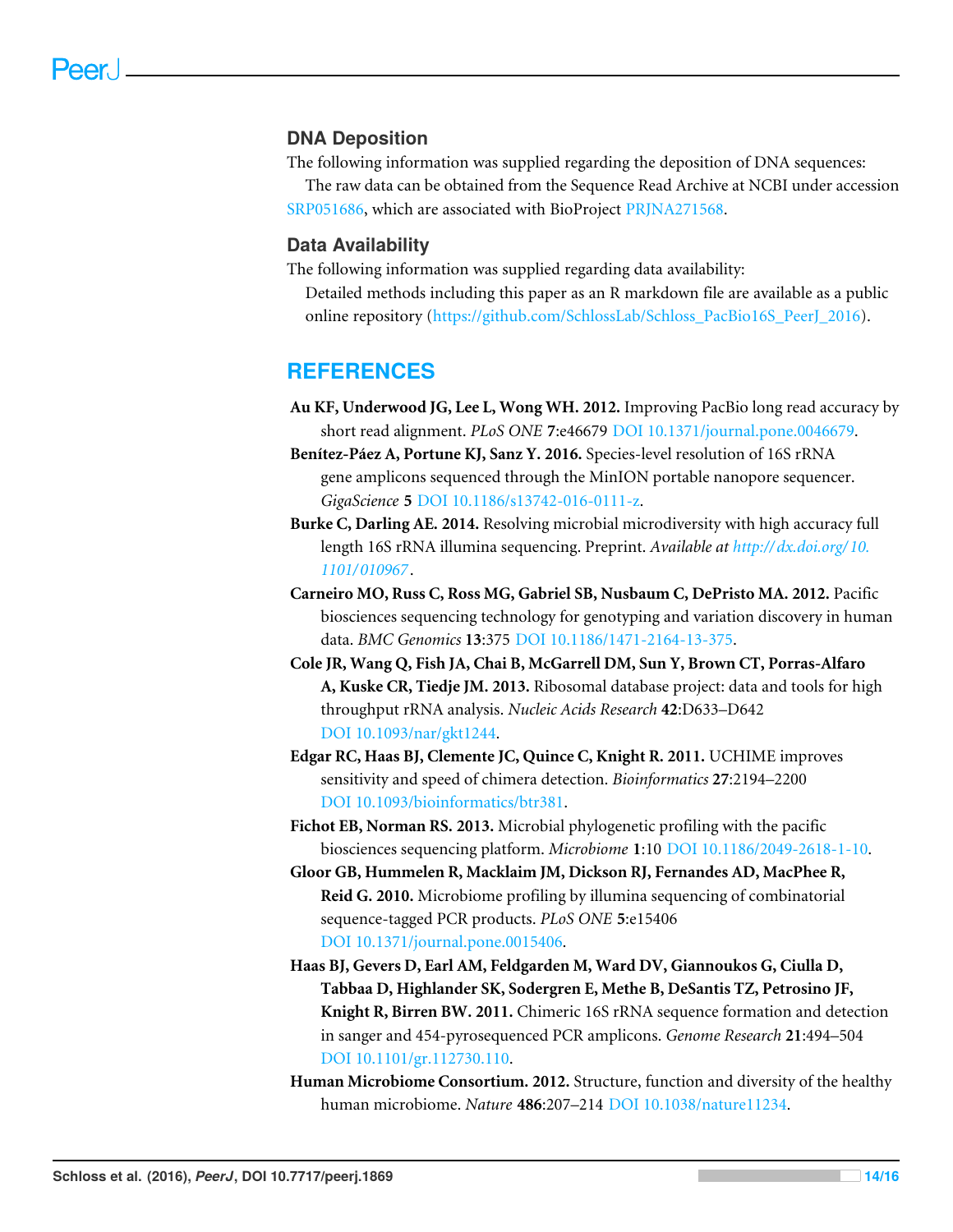- <span id="page-14-4"></span>**Huse SM, Welch DM, Morrison HG, Sogin ML. 2010.** Ironing out the wrinkles in the rare biosphere through improved OTU clustering. *Environmental Microbiology* **12**:1889–1898 [DOI 10.1111/j.1462-2920.2010.02193.x.](http://dx.doi.org/10.1111/j.1462-2920.2010.02193.x)
- <span id="page-14-0"></span>**Jünemann S, Prior K, Szczepanowski R, Harks I, Ehmke B, Goesmann A, Stoye J, Harmsen D. 2012.** Bacterial community shift in treated periodontitis patients revealed by ion torrent 16S rRNA gene amplicon sequencing. *PLoS ONE* **7**:e41606 [DOI 10.1371/journal.pone.0041606.](http://dx.doi.org/10.1371/journal.pone.0041606)
- <span id="page-14-12"></span>**Koren S, Schatz MC, Walenz BP, Martin J, Howard JT, Ganapathy G, Wang Z, Rasko DA, McCombie WR, Jarvis ED, Phillippy AM. 2012.** Hybrid error correction and de novo assembly of single-molecule sequencing reads. *Nature Biotechnology* **30**:693–700 [DOI 10.1038/nbt.2280.](http://dx.doi.org/10.1038/nbt.2280)
- <span id="page-14-2"></span>**Kozich JJ, Westcott SL, Baxter NT, Highlander SK, Schloss PD. 2013.** Development of a dual-index sequencing strategy and curation pipeline for analyzing amplicon sequence data on the MiSeq illumina sequencing platform. *Applied and Environmental Microbiology* **79**:5112–5120 [DOI 10.1128/AEM.01043-13.](http://dx.doi.org/10.1128/AEM.01043-13)
- <span id="page-14-3"></span>**Kunin V, Engelbrektson A, Ochman H, Hugenholtz P. 2010.** Wrinkles in the rare biosphere: pyrosequencing errors can lead to artificial inflation of diversity estimates. *Environmental Microbiology* **12**:118–123 [DOI 10.1111/j.1462-2920.2009.02051.x.](http://dx.doi.org/10.1111/j.1462-2920.2009.02051.x)
- <span id="page-14-5"></span>**Liu Z, DeSantis TZ, Andersen GL, Knight R. 2008.** Accurate taxonomy assignments from 16S rRNA sequences produced by highly parallel pyrosequencers. *Nucleic Acids Research* **36**:e120–e120 [DOI 10.1093/nar/gkn491.](http://dx.doi.org/10.1093/nar/gkn491)
- <span id="page-14-1"></span>**McCaig AE, Glover LA, James, Prosser I. 1999.** Molecular analysis of bacterial community structure and diversity in unimproved and improved upland grass pastures. *Applied and Environmental Microbiology* **65**:1721–1730.
- <span id="page-14-6"></span>**Miller CS, Handley KM, Wrighton KC, Frischkorn KR, Thomas BC, Banfield JF. 2013.** Short-read assembly of full-length 16S amplicons reveals bacterial diversity in subsurface sediments. *PLoS ONE* **8**:e56018 [DOI 10.1371/journal.pone.0056018.](http://dx.doi.org/10.1371/journal.pone.0056018)
- <span id="page-14-7"></span>**Mosher JJ, Bernberg EL, Shevchenko O, Kan J, Kaplan LA. 2013.** Efficacy of a 3rd generation high-throughput sequencing platform for analyses of 16S rRNA genes from environmental samples. *Journal of Microbiological Methods* **95**:175–181 [DOI 10.1016/j.mimet.2013.08.009.](http://dx.doi.org/10.1016/j.mimet.2013.08.009)
- <span id="page-14-8"></span>**Mosher JJ, Bowman B, Bernberg EL, Shevchenko O, Kan J, Korlach J, Kaplan LA. 2014.** Improved performance of the PacBio SMRT technology for 16S rDNA sequencing. *Journal of Microbiological Methods* **104**:59–60 [DOI 10.1016/j.mimet.2014.06.012.](http://dx.doi.org/10.1016/j.mimet.2014.06.012)
- <span id="page-14-10"></span>**Pruesse E, Quast C, Knittel K, Fuchs BM, Ludwig W, Peplies J, Glockner FO. 2007.** SILVA: a comprehensive online resource for quality checked and aligned ribosomal RNA sequence data compatible with ARB. *Nucleic Acids Research* **35**:7188–7196 [DOI 10.1093/nar/gkm864.](http://dx.doi.org/10.1093/nar/gkm864)
- <span id="page-14-9"></span>**R Core Team. 2016.** *R: a language and environment for statistical computing* . Vienna: R Foundation for Statistical Computing. *Available at <https://www.R-project.org/>*.
- <span id="page-14-11"></span>**Schloss PD. 2009.** A high-throughput DNA sequence aligner for microbial ecology studies. *PLoS ONE* **4**:e8230 [DOI 10.1371/journal.pone.0008230.](http://dx.doi.org/10.1371/journal.pone.0008230)